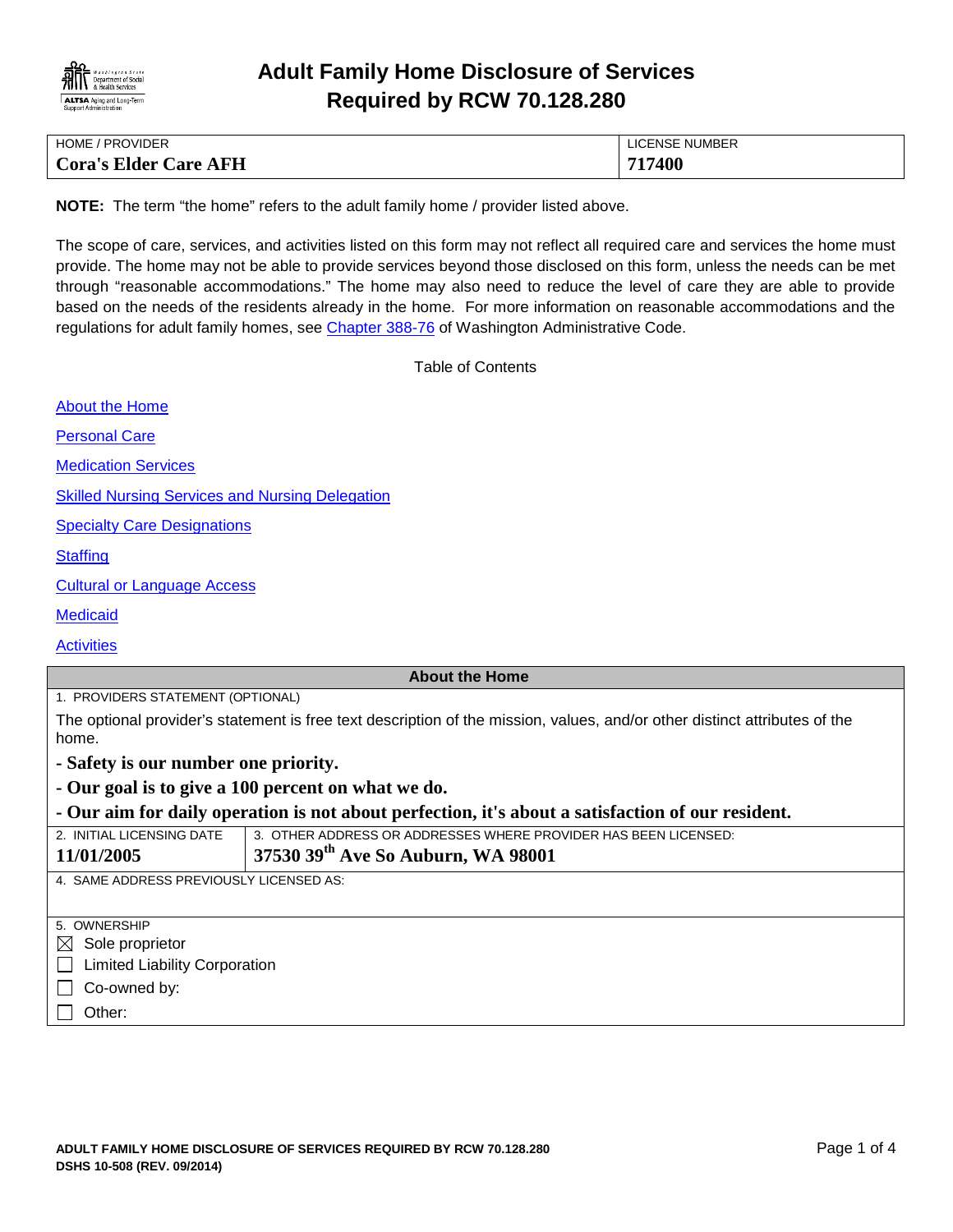#### <span id="page-1-0"></span>**Personal Care**

"Personal care services" means both physical assistance and/or prompting and supervising the performance of direct personal care tasks as determined by the resident's needs, and does not include assistance with tasks performed by a licensed health professional. (WAC 388-76-10000)

1. EATING

If needed, the home may provide assistance with eating as follows:

**We provide supervision, cueing, assistance or total assistance. We also assist in feeding residents with altered diets like puree, mechanical soft, thickened liquids and tube feeding.We also provide diabetic diet, low fat, low salt diet.**

2. TOIL FTING

If needed, the home may provide assistance with toileting as follows:

**We provide supervision, cueing, assistace or total assistance. Also have experience in managing colostomyc and catheter care. Bowel and bladder programs.**

3. WALKING

If needed, the home may provide assistance with walking as follows:

**We provide supervision, cueing, assistance to one on one total assistance with an assistive device like cane, walker, etc.** 

4. TRANSFERRING

If needed, the home may provide assistance with transferring as follows:

**We provide superivision, cueing, assistance to one on one assistance with transfers like stand-pivot transfer, sliding board transfer and hoyerlift transfer.**

5. POSITIONING

If needed, the home may provide assistance with positioning as follows:

**We provide supervision, cueing, assistance to total assistance. We also use and monitor alternating pressure mattress and other specialty beds with doctor's orders.**

6. PERSONAL HYGIENE

If needed, the home may provide assistance with personal hygiene as follows:

**We provide set-up, supervision, cueing, assistance to total assistance.**

7. DRESSING

If needed, the home may provide assistance with dressing as follows:

**We provide set-up, supervision, cueing, assistance to total assistance.** 

8. BATHING

If needed, the home may provide assistance with bathing as follows:

**We provide supervision, cueing, assistance to total assistance. For safety- we recommend resident not to be alone in the shower. Our facility has a large walk in shower which is wheelchair accessible.**

9. ADDITIONAL COMMENTS REGARDING PERSONAL CARE

**With in 30 days of admit- provider, resident, POA/guardian will create specific personal care or** 

# <span id="page-1-1"></span>**preferences Medication Services**

If the home admits residents who need medication assistance or medication administration services by a legally authorized person, the home must have systems in place to ensure the services provided meet the medication needs of each resident and meet all laws and rules relating to medications. (WAC 388-76-10430)

The type and amount of medication assistance provided by the home is: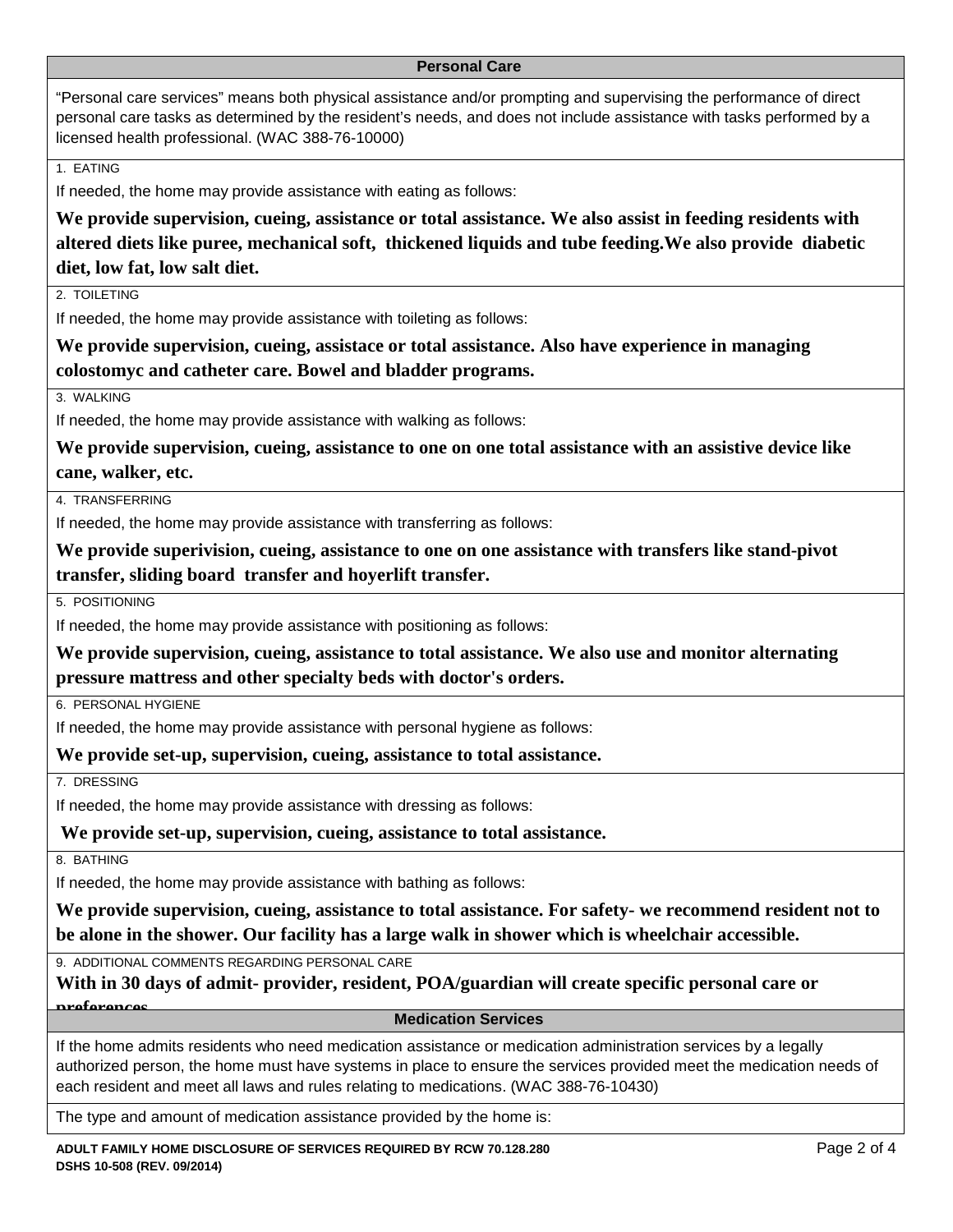| We provide reminder, supervision, cueing, assistance to total assistance. For total assistance resident-- |
|-----------------------------------------------------------------------------------------------------------|
| only RN delegated caregivers can administer medication.                                                   |

ADDITIONAL COMMENTS REGARDING MEDICATION SERVICES

**Resident, family, POA/guardian has an option to use our local delivery pharmacy or to use their preferred pharmacy Skilled Nursing Services and Nurse Delegation**

If the home identifies that a resident has a need for nursing care and the home is not able to provide the care per chapter 18.79 RCW, the home must contract with a nurse currently licensed in the state of Washington to provide the nursing care and service, or hire or contract with a nurse to provide nurse delegation. (WAC 388-76-10405)

The home provides the following skilled nursing services:

## **We provide some skilled nursing services like wound care, catheter care, tube feeding, ect.**

The home has the ability to provide the following skilled nursing services by delegation:

### **The provider of this facility is a licensed practical nurse and has an RN delagator.**

ADDITIONAL COMMENTS REGARDING SKILLED NURSING SERVICE AND NURSING DELEGATION

**For skilled nursing services- we usually provide the care under the supervision of home health services or** 

# **hospice services Specialty Care Designations**

We have completed DSHS approved training for the following specialty care designations:

 $\Box$  Developmental disabilities

 $\boxtimes$  Mental illness

 $\boxtimes$  Dementia

ADDITIONAL COMMENTS REGARDING SPECIALTY CARE DESIGNATIONS

### <span id="page-2-2"></span><span id="page-2-1"></span><span id="page-2-0"></span>**Staffing**

The home's provider or entity representative must live in the home, or employ or have a contract with a resident manager who lives in the home and is responsible for the care and services of each resident at all times. The provider, entity representative, or resident manager is exempt from the requirement to live in the home if the home has 24-hour staffing coverage and a staff person who can make needed decisions is always present in the home. (WAC 388-76-10040)

 $\Box$  The provider lives in the home.

 $\Box$  A resident manager lives in the home and is responsible for the care and services of each resident at all times.

 $\boxtimes$  The provider, entity representative, or resident manager does not live in the home but the home has 24-hour staffing coverage, and a staff person who can make needed decisions is always present in the home.

The normal staffing levels for the home are:

| $\boxtimes$ Registered nurse, days and times: On call nurses are available when provider on vacation. |
|-------------------------------------------------------------------------------------------------------|
|-------------------------------------------------------------------------------------------------------|

 $\boxtimes$  Licensed practical nurse, days and times:

 $\boxtimes$  Certified nursing assistant or long term care workers, days and times:

 $\boxtimes$  Awake staff at night

 $\Box$  Other:

ADDITIONAL COMMENTS REGARDING STAFFING

# <span id="page-2-3"></span>**Cultural or Language Access**

The home must serve meals that accommodate cultural and ethnic backgrounds (388-76-10415) and provide informational materials in a language understood by residents and prospective residents (Chapter 388-76 various sections)